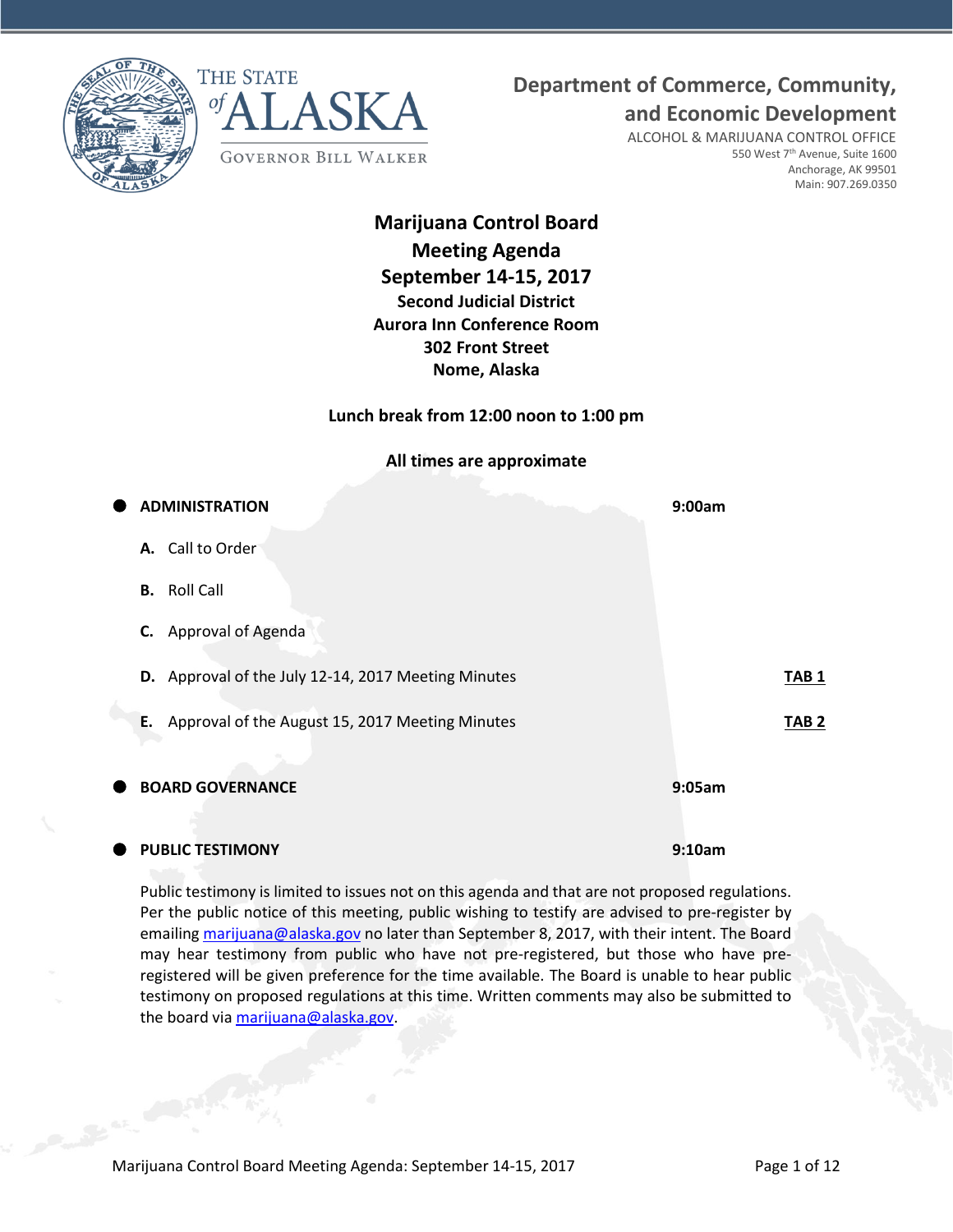**O** DIRECTOR BRIEFING

| А. |    | Director's Report                                  |                                                                      | 9:30am  | TAB <sub>3</sub> |
|----|----|----------------------------------------------------|----------------------------------------------------------------------|---------|------------------|
| В. |    | Report of Subcommittee on Licensed Premises        |                                                                      |         | TAB <sub>4</sub> |
|    |    | <b>ENFORCEMENT UPDATE</b>                          |                                                                      | 10:30am |                  |
| А. |    | <b>Enforcement Report</b>                          |                                                                      |         | TAB <sub>5</sub> |
| В. |    | Notices of Violation Issued and Licensee Responses |                                                                      |         | TAB <sub>6</sub> |
|    |    | <b>LICENSING UPDATE</b>                            |                                                                      | 11:00am |                  |
| А. |    | <b>Licensing Report</b>                            |                                                                      |         | TAB <sub>7</sub> |
| В. |    | <b>Forms Approval</b>                              |                                                                      |         |                  |
|    | 1. | MJ-17b: License Transfer Application Checklist     |                                                                      |         | TAB <sub>8</sub> |
|    | 2. | MJ-17c: License Transfer Application               |                                                                      |         | <b>TAB 9</b>     |
|    | 3. | MJ-19: Creditors Affidavit                         |                                                                      |         | <b>TAB 10</b>    |
|    | 4. | MJ-23a: Inspection Form - Retail Marijuana Stores  |                                                                      |         | <b>TAB 11</b>    |
|    | 5. |                                                    | MJ-23b: Inspection Form - Marijuana Cultivation Facilities           |         | <b>TAB 12</b>    |
|    | 6. |                                                    | MJ-23c: Inspection Form - Marijuana Product Manufacturing Facilities |         | <b>TAB 13</b>    |
|    | 7. |                                                    | MJ-23d: Inspection Form - Marijuana Testing Facilities               |         | <b>TAB 14</b>    |
| C. |    |                                                    | <b>Temporary Ownership Change Reports (Transfers Required)</b>       |         | <b>TAB 15</b>    |
|    | 1. | License #10886:                                    | <b>Good Titrations</b>                                               |         |                  |
|    |    | Licensee:                                          | FSE, Inc.                                                            |         |                  |
|    |    | License Type:                                      | Marijuana Product Manufacturing Facility                             |         |                  |
|    |    | Premises Address:                                  | 1770 Donald Avenue, Suite B                                          |         |                  |
|    |    |                                                    | Fairbanks, AK 99701                                                  |         |                  |
|    |    | Local Government:                                  | Fairbanks North Star Borough                                         |         |                  |
|    | 2. | License #11638:                                    | <b>Catalyst Cannabis Company</b>                                     |         |                  |
|    |    | Licensee:                                          | Broken Dirt, LLC                                                     |         |                  |
|    |    | License Type:                                      | Retail Marijuana Store                                               |         |                  |
|    |    | Premises Address:                                  | 9900 Old Seward Highway #4                                           |         |                  |
|    |    |                                                    | Anchorage, AK 99515                                                  |         |                  |
|    |    | Local Government:                                  | Municipality of Anchorage                                            |         |                  |

Marijuana Control Board Meeting Agenda: September 14-15, 2017 Page 2 of 12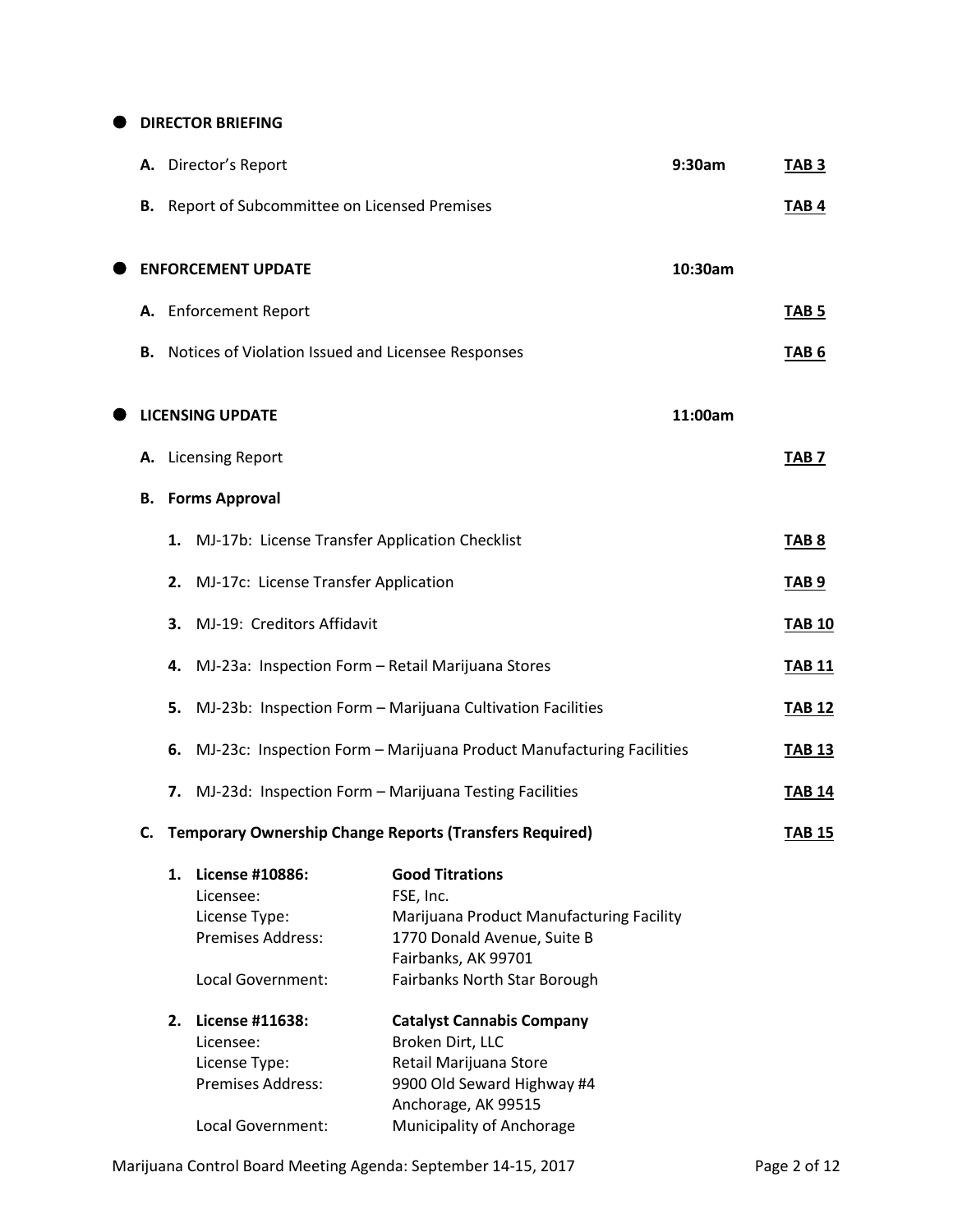# Local Government: Fairbanks North Star Borough<br>For Consideration: Conerating plan change and lic

Licensee: RCFC, LLC

Premises Address: 2659 Livingston Loop

|    | <b>For Consideration:</b> | Operating plan change and licensed premises change<br>tabled at July meeting. |               |
|----|---------------------------|-------------------------------------------------------------------------------|---------------|
| 2. | License #10481:           | <b>Goldhill Gardens</b>                                                       | <b>TAB 17</b> |
|    | Licensee:                 | Robert M Mikol                                                                |               |
|    | License Type:             | <b>Standard Marijuana Cultivation Facility</b>                                |               |
|    | Premises Address:         | 2941 "C" Goldhill Road                                                        |               |
|    |                           | Fairbanks, AK 99709                                                           |               |
|    | Local Government:         | Fairbanks North Star Borough                                                  |               |
|    | <b>For Consideration:</b> | New license application tabled at July meeting.                               |               |
| 3. | License #10589:           | <b>Natures Releaf LLC</b>                                                     | <b>TAB 18</b> |
|    | Licensee:                 | Natures Releaf, LLC                                                           |               |
|    | License Type:             | Retail Marijuana Store                                                        |               |
|    | Premises Address:         | 503 7 <sup>th</sup> Avenue                                                    |               |
|    |                           | Fairbanks, AK 99701                                                           |               |
|    | Local Government:         | City of Fairbanks                                                             |               |
|    | <b>For Consideration:</b> | New license application tabled at July meeting.                               |               |
| 4. | License #12289:           | <b>Raven Buds</b>                                                             | <b>TAB 19</b> |
|    | Licensee:                 | Carol Bolt; Dave A Mullis; Kerri A Mullis                                     |               |
|    | License Type:             | Limited Marijuana Cultivation Facility                                        |               |
|    | Premises Address:         | 2441 Lawlor Road, Cabin C                                                     |               |
|    |                           | Fairbanks, AK 99709                                                           |               |
|    | Local Government:         | Fairbanks North Star Borough                                                  |               |
|    | <b>For Consideration:</b> | New license application tabled at July meeting.                               |               |
| 5. | License #12398:           | <b>High Tide Distributors</b>                                                 | <b>TAB 20</b> |
|    | Licensee:                 | Dennis R Humphrey                                                             |               |
|    | License Type:             | Limited Marijuana Cultivation Facility                                        |               |
|    | <b>Premises Address:</b>  | 49172 Heights Lane                                                            |               |
|    |                           | Nikiski, AK 99635-8295                                                        |               |
|    | Local Government:         | Kenai Peninsula Borough                                                       |               |
|    | <b>For Consideration:</b> | Conditions pursuant to 3 AAC 306.060(b)                                       |               |
|    |                           | <b>PFD Residency Ruling Appeal</b>                                            |               |

**1. License #10005: Rosie Creek Farm TAB 16**

License Type: Standard Marijuana Cultivation Facility

Fairbanks, AK 99709

#### **A. Tabled Applications**

**APPLICATIONS FROM PREVIOUS MEETINGS 11:30am**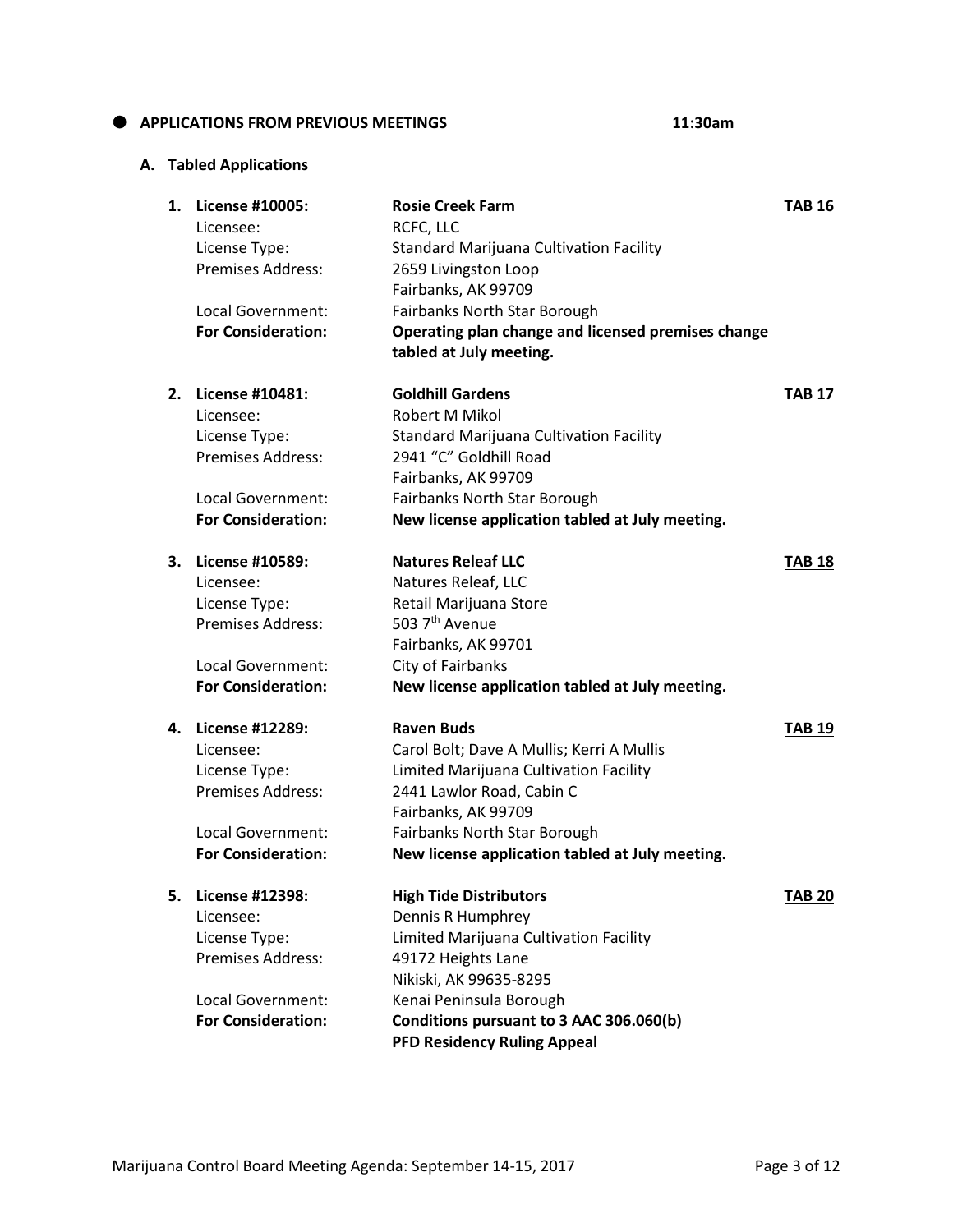#### **BOARD CONSIDERATION 1:00pm**

#### **A. CannTest (#10009) Report**

| В. | <b>License #10188</b>     | The Green Pearl, LLC                            | <b>TAB 21</b> |
|----|---------------------------|-------------------------------------------------|---------------|
|    | Licensee:                 | The Green Pearl, LLC                            |               |
|    | License Type:             | <b>Standard Marijuana Cultivation Facility</b>  |               |
|    | <b>Premises Address:</b>  | 3678 S Wolverine Drive                          |               |
|    |                           | <b>Big Lake, AK 99652</b>                       |               |
|    | Local Government:         | Matanuska-Susitna Borough                       |               |
|    | <b>For Consideration:</b> | <b>PFD Residency Ruling</b>                     |               |
| C. | <b>License #12830</b>     | <b>Arcticanna</b>                               | <b>TAB 22</b> |
|    | Licensee:                 | Nadia Ispas                                     |               |
|    | License Type:             | Limited Marijuana Cultivation Facility          |               |
|    | <b>Premises Address:</b>  | 756 Davenny Drive                               |               |
|    |                           | Fairbanks, AK 99712                             |               |
|    | Local Government:         | Fairbanks North Star Borough                    |               |
|    | <b>For Consideration:</b> | Licensed premises/restricted access area issues |               |
|    | D. License #13487:        | <b>The Connoisseur</b>                          | <b>TAB 23</b> |
|    | Licensee:                 | The Connoisseur, LLC                            |               |
|    | License Type:             | <b>Standard Marijuana Cultivation Facility</b>  |               |
|    | <b>Premises Address:</b>  | 3200 W Top of the World Circle, Unit A          |               |
|    |                           | Wasilla, AK 99654                               |               |
|    | <b>Local Government:</b>  | Matanuska-Susitna Borough                       |               |
|    | <b>For Consideration:</b> | <b>PFD Residency Ruling Appeal</b>              |               |
| E. | License #10005:           | <b>Rosie Creek Farm</b>                         | <b>TAB 24</b> |
|    | Licensee:                 | RCFC, LLC                                       |               |
|    | License Type:             | <b>Standard Cultivation Facility</b>            |               |
|    | <b>Premises Address:</b>  | 2659 Livingston Loop                            |               |
|    |                           | Fairbanks, AK 99709                             |               |
|    | Local Government:         | Fairbanks North Star Borough                    |               |
|    | <b>For Consideration:</b> | <b>Request for Retest</b>                       |               |
|    |                           |                                                 |               |

*\*Board review of all complete applications is scheduled from 1:30 – 4:30pm on September 14, with no set time for any specific application, and will continue September 15 at 9:00am.*

 $\bullet$  NEW MARIJUANA HANDLER COURSE PROVIDER APPLICATIONS

| А. | <b>MHCP 022:</b><br>Applicant: | Alaska Marijuana Handler Certification<br>Cannabis Integration/Evan Erickson        | <b>TAB 25</b> |
|----|--------------------------------|-------------------------------------------------------------------------------------|---------------|
| В. | <b>MHCP 023:</b><br>Applicant: | Alaska Marijuana Handler Permit Education Course<br>BudtenderExam.com/Edward McLean | <b>TAB 26</b> |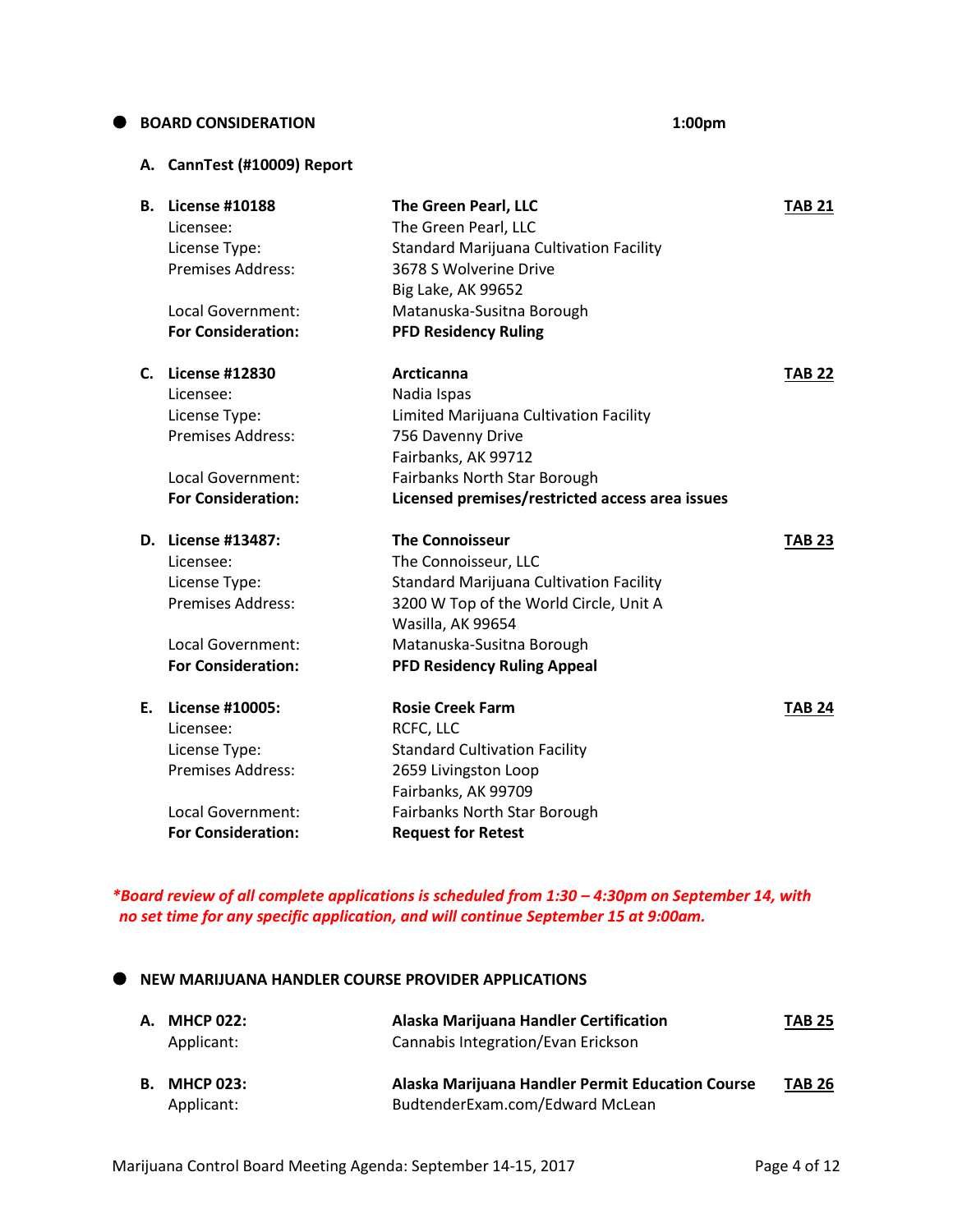#### **OPERATING PLAN CHANGES**

| A. License #10015:<br>Licensee:<br>License Type:<br><b>Premises Address:</b> | <b>Greatland Ganja, LLC</b><br>Greatland Ganja, LLC<br><b>Standard Marijuana Cultivation Facility</b><br>56475 Sterling Highway | <b>TAB 27</b> |
|------------------------------------------------------------------------------|---------------------------------------------------------------------------------------------------------------------------------|---------------|
| Local Government:                                                            | Kasilof, AK 99610<br>Kenai Peninsula Borough                                                                                    |               |
| <b>B.</b> License #10245:                                                    | <b>AK Slow Burn Cannabis Outlet</b>                                                                                             | <b>TAB 28</b> |
| Licensee:                                                                    | AK Slow Burn Cannabis Outlet, LLC                                                                                               |               |
| License Type:                                                                | Retail Marijuana Store                                                                                                          |               |
| <b>Premises Address:</b>                                                     | 2042 E 3rd Avenue, Suite A<br>Anchorage, AK 99501                                                                               |               |
| Local Government:                                                            | Municipality of Anchorage                                                                                                       |               |
| C. License #10886:                                                           | <b>Good Titrations</b>                                                                                                          | <b>TAB 29</b> |
| Licensee:                                                                    | FSE, Inc.                                                                                                                       |               |
| License Type:                                                                | Marijuana Product Manufacturing Facility                                                                                        |               |
| Premises Address:                                                            | 1770 Donald Avenue, Suite B                                                                                                     |               |
|                                                                              | Fairbanks, AK 99701                                                                                                             |               |
| <b>Local Government:</b>                                                     | Fairbanks North Star Borough                                                                                                    |               |
|                                                                              | NEW STANDARD MARIJUANA CULTIVATION FACILITY APPLICATIONS                                                                        |               |
| A. License #12173:                                                           | <b>Northern Lights Cultvation 2</b>                                                                                             | <b>TAB 30</b> |
| Licensee:                                                                    | Jesse Hoyt and Jacob G Rodriguez                                                                                                |               |
| <b>Premises Address:</b>                                                     | 4705 N Tongass Highway, Apt 1                                                                                                   |               |
|                                                                              | Ketchikan, AK 99901                                                                                                             |               |
| Local Government:                                                            | City of Ketchikan                                                                                                               |               |
| <b>B.</b> License #12311:                                                    | Juneau's Green Garden                                                                                                           | <b>TAB 31</b> |
| Licensee:                                                                    | ISG, Inc.                                                                                                                       |               |
| <b>Premises Address:</b>                                                     | 5011 Short Street, Suite 1                                                                                                      |               |
|                                                                              | Juneau, AK 99801                                                                                                                |               |
| Local Government:                                                            | City and Borough of Juneau                                                                                                      |               |
| C. License #12488:                                                           | <b>Thirdstate</b>                                                                                                               | <b>TAB 32</b> |
| Licensee:                                                                    | H.E. Holdings, LLC                                                                                                              |               |
| Premises Address:                                                            | 200 Pheasant Farm Road                                                                                                          |               |

### Local Government: Fairbanks North Star Borough

| <b>D.</b> License #12616: | <b>Frisson Farms, LLC.</b>   | <b>TAB 33</b> |
|---------------------------|------------------------------|---------------|
| Licensee:                 | Frisson Farms, LLC           |               |
| <b>Premises Address:</b>  | 5060 Haystack Drive          |               |
|                           | Fairbanks, AK 99712          |               |
| Local Government:         | Fairbanks North Star Borough |               |

Fairbanks, AK 99712

Marijuana Control Board Meeting Agenda: September 14-15, 2017 Page 5 of 12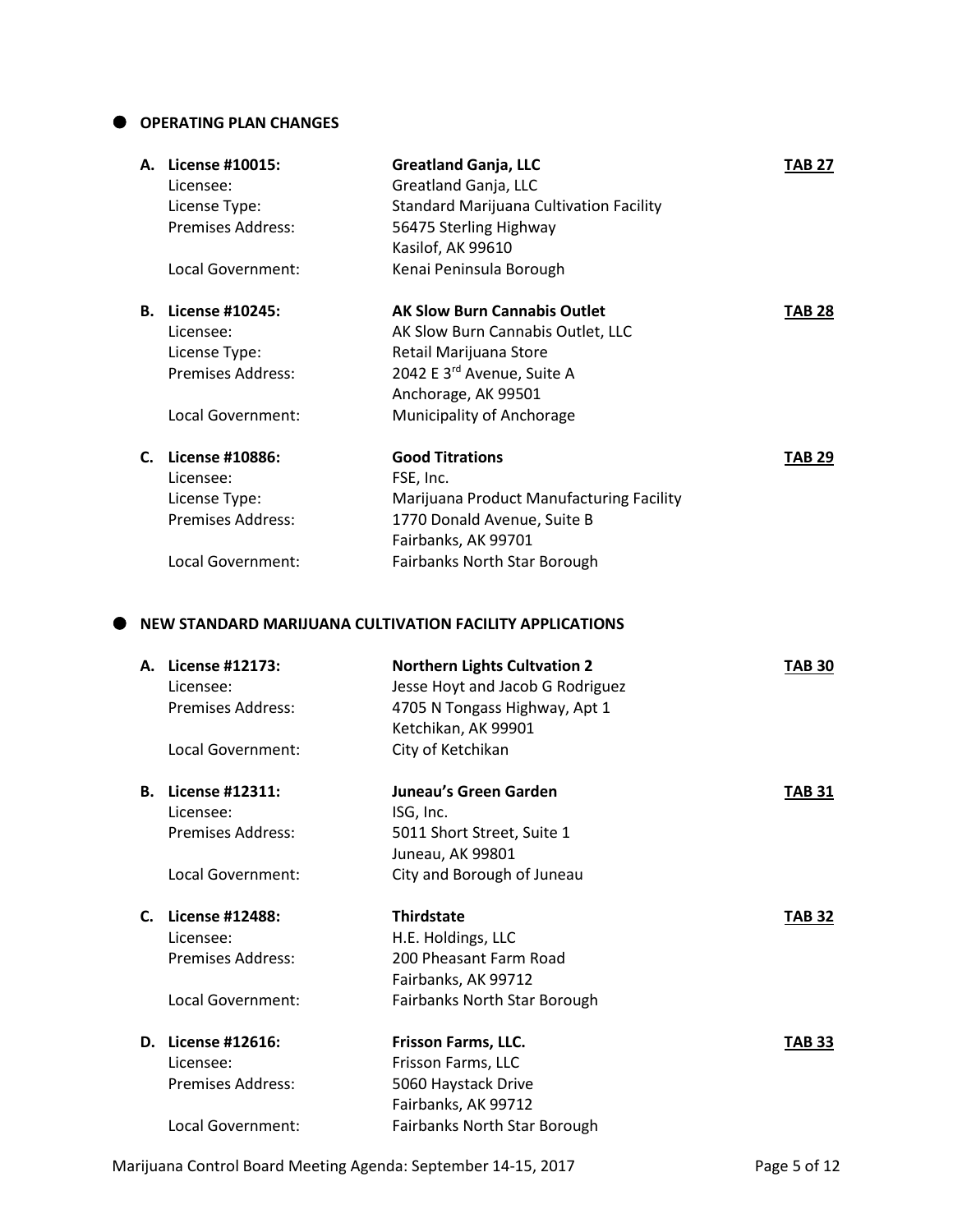| E., | License #12633:<br>Licensee: | <b>Emerald City Organics, LLC</b><br><b>Emerald City Organics, LLC</b> | <b>TAB 34</b> |
|-----|------------------------------|------------------------------------------------------------------------|---------------|
|     | <b>Premises Address:</b>     | 4250 Field of Dreams Street                                            |               |
|     |                              | Wasilla, AK 99654                                                      |               |
|     | Local Government:            | Matanuska-Susitna Borough                                              |               |
| F.  | License #12783:              | Homer Budz, LLC                                                        | <b>TAB 35</b> |
|     | Licensee:                    | Homer Budz, LLC                                                        |               |
|     | <b>Premises Address:</b>     | 67835 Virginia Avenue                                                  |               |
|     |                              | Homer, AK 99603                                                        |               |
|     | Local Government:            | Kenai Peninsula Borough                                                |               |
|     | <b>For Consideration:</b>    | Conditions pursuant to 3 AAC 306.060(b)                                |               |
|     | G. License #12808:           | <b>Tundra Jane</b>                                                     | <b>TAB 36</b> |
|     | Licensee:                    | ACF Ventures, Inc.                                                     |               |
|     | <b>Premises Address:</b>     | 2429 E 88th Avenue, Suite 300                                          |               |
|     |                              | Anchorage, AK 99507                                                    |               |
|     | Local Government:            | Municipality of Anchorage                                              |               |
|     | H. License #13374:           | <b>Knik Glacier Gardens</b>                                            | <b>TAB 37</b> |
|     | Licensee:                    | Knik Gardens, LLC                                                      |               |
|     | <b>Premises Address:</b>     | 25930 E Knik River Road                                                |               |
|     |                              | Palmer, AK 99645                                                       |               |
|     | Local Government:            | Matanuska-Susitna Borough                                              |               |
|     |                              |                                                                        |               |
|     |                              | NEW LIMITED MARIJUANA CULTIVATION FACILITY APPLICATIONS                |               |
|     | A Liconco #11950.            | Hardwarking Hinnies                                                    | TAD 90        |

|    | A. License #11350:        | <b>Hardworking Hippies</b>              | TAB 38 |
|----|---------------------------|-----------------------------------------|--------|
|    | Licensee:                 | Nathan D Penrod and Preston S Penrod    |        |
|    | Premises Address:         | 49755 Sterling Highway                  |        |
|    |                           | Soldotna, AK 99669                      |        |
|    | Local Government:         | Kenai Peninsula Borough                 |        |
|    | <b>For Consideration:</b> | Conditions pursuant to 3 AAC 306.060(b) |        |
| В. | License #12523:           | <b>AK Kush</b>                          | TAB 39 |
|    | Licensee:                 | AK Kush, LLC                            |        |
|    | Premises Address:         | 1055 N Helen Lane, Units 3 & 4          |        |
|    |                           | Wasilla, AK 99654                       |        |
|    | Local Government:         | Matanuska-Susitna Borough               |        |
|    | C. License #12580:        | <b>Brown Owl's Cultivation</b>          | TAB 40 |
|    | Licensee:                 | Winazar, LLC                            |        |
|    | <b>Premises Address:</b>  | 320 Wright Lane                         |        |
|    |                           | Fairbanks, AK 99712                     |        |
|    | Local Government:         | Fairbanks North Star Borough            |        |
|    |                           |                                         |        |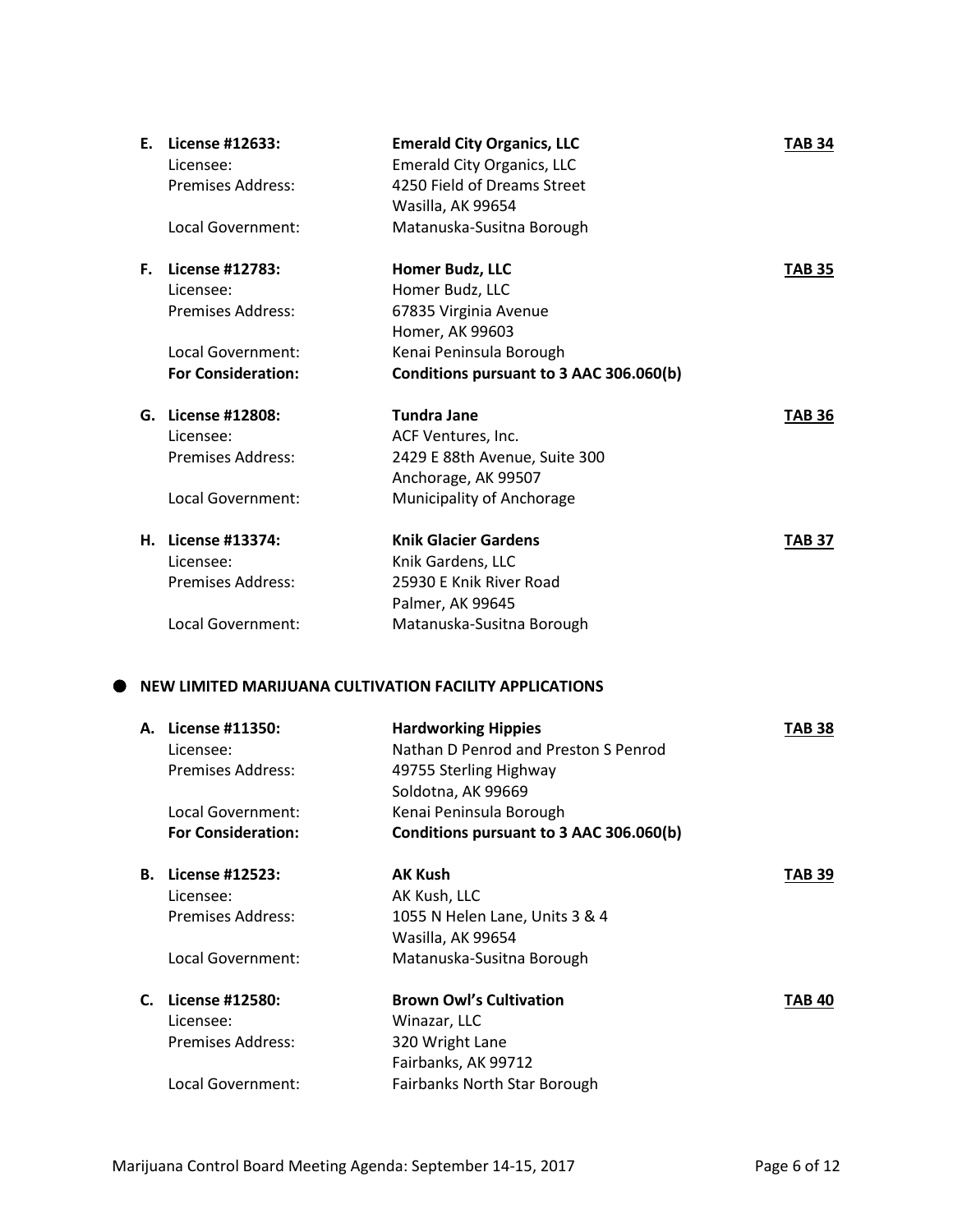|    | D. License #12935:                             | DYZ Alaska, LLC             | <b>TAB 41</b> |
|----|------------------------------------------------|-----------------------------|---------------|
|    | Licensee:                                      | DYZ Alaska, LLC             |               |
|    | <b>Premises Address:</b>                       | 350 N Pioneer View Circle   |               |
|    |                                                | Wasilla, AK 99654           |               |
|    | Local Government:                              | Matanuska-Susitna Borough   |               |
| Е. | License #13102:                                | Alaskabuds, LLC             | <b>TAB 42</b> |
|    | Licensee:                                      | Alaskabuds, LLC             |               |
|    | <b>Premises Address:</b>                       | 6421 Admiralty Circle       |               |
|    |                                                | Wasilla, AK 99564           |               |
|    | Local Government:                              | Matanuska-Susitna Borough   |               |
| F. | License #13202:                                | <b>Matanuskas Finest</b>    | <b>TAB 43</b> |
|    | Licensee:                                      | Hybrid, LLC                 |               |
|    | <b>Premises Address:</b>                       | 905 S Vicki Way C           |               |
|    |                                                | Wasilla, AK 99654           |               |
|    | Local Government:                              | Matanuska-Susitna Borough   |               |
|    | G. License #13299:                             | <b>Down to Earth Farms</b>  | <b>TAB 44</b> |
|    | Licensee:                                      | Zlorg, LLC                  |               |
|    | <b>Premises Address:</b>                       | 20288 East Birch Hill Drive |               |
|    |                                                | Palmer, AK 99645            |               |
|    | Local Government:                              | Matanuska-Susitna Borough   |               |
|    |                                                |                             |               |
|    | <b>NEW RETAIL MARIJUANA STORE APPLICATIONS</b> |                             |               |

#### **NEW RETAIL MARIJUANA STORE APPLICATIONS**

| А. | License #10252:<br>Licensee:<br>Premises Address:<br>Local Government: | <b>Popeyes Emporium II</b><br>Popeyes Emporium II, LLC<br>3231 Spenard Road, Unit 1<br>Anchorage, AK 99503<br>Municipality of Anchorage | TAB 45        |
|----|------------------------------------------------------------------------|-----------------------------------------------------------------------------------------------------------------------------------------|---------------|
| В. | License #11927:<br>Licensee:<br>Premises Address:<br>Local Government: | <b>Green Life Supply LLC</b><br>Green Life Supply, LLC<br>511 30 <sup>th</sup> Avenue<br>Fairbanks, AK 99701<br>City of Fairbanks       | TAB 46        |
| C. | License #12313:<br>Licensee:<br>Premises Address:<br>Local Government: | Juneau's Green Market<br>ISG, Inc.<br>263 Marine Way<br>Juneau, AK 99801<br>City and Borough of Juneau                                  | <b>TAB 47</b> |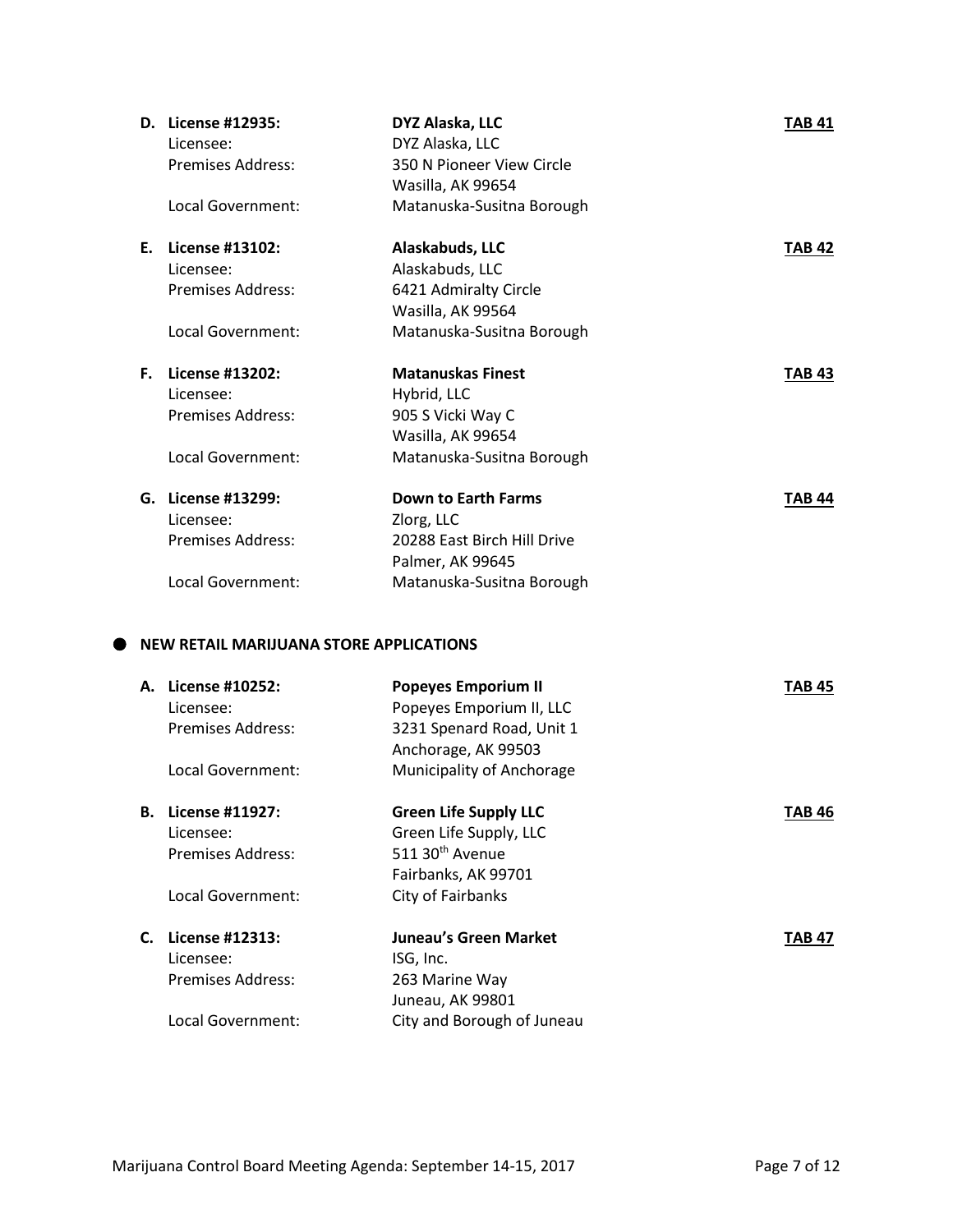| D. | License #12866:   | Uncle Herb's                 | <b>TAB 48</b> |
|----|-------------------|------------------------------|---------------|
|    | Licensee:         | Eden Management Group, LLC   |               |
|    | Premises Address: | 1213 Ocean Drive, Unit 2     |               |
|    |                   | Homer, AK 99603              |               |
|    | Local Government: | City of Homer                |               |
|    |                   |                              |               |
| F. | License #13119:   | <b>Rebel Roots LLC</b>       | TAB 49        |
|    | Licensee:         | Rebel Roots, LLC             |               |
|    | Premises Address: | 2575 Goldstream Road         |               |
|    |                   | Fairbanks, AK 99709          |               |
|    | Local Government: | Fairbanks North Star Borough |               |

#### **NEW MARIJUANA PRODUCT MANUFACTURING FACILITY APPLICATIONS**

| А. | License #12315:          | <b>Evergreen Extracts</b>              | TAB 50        |
|----|--------------------------|----------------------------------------|---------------|
|    | Licensee:                | ISG, Inc.                              |               |
|    | Premises Address:        | 5011 Short Street, Suite 2             |               |
|    |                          | Juneau, AK 99801                       |               |
|    | Local Government:        | City and Borough of Juneau             |               |
| В. | License #12769:          | <b>Secret Garden Cannabis</b>          | <b>TAB 51</b> |
|    | Licensee:                | Axion Enterprises, LLC                 |               |
|    | <b>Premises Address:</b> | 726 E 15 <sup>th</sup> Avenue, Suite 2 |               |
|    |                          | Anchorage, AK 99501                    |               |
|    | Local Government:        | Municipality of Anchorage              |               |

#### $\bullet$  LICENSE RENEWAL APPLICATIONS

| А. | License #10005:           | <b>Rosie Creek Farm</b>                                 | <b>TAB 52</b> |
|----|---------------------------|---------------------------------------------------------|---------------|
|    | Licensee:                 | RCFC, LLC                                               |               |
|    | License Type:             | <b>Standard Marijuana Cultivation Facility</b>          |               |
|    | Premises Address:         | 2659 Livingston Loop                                    |               |
|    |                           | Fairbanks, AK 99709                                     |               |
|    | Local Government:         | Fairbanks North Star Borough                            |               |
|    | <b>For Consideration:</b> | <b>Notice of Violation</b>                              |               |
| В. | License #10008:           | Green Jar                                               | <b>TAB 53</b> |
|    | Licensee:                 | Caleb L Saunders; Christopher T Farris; Bailey A Stuart |               |
|    | License Type:             | Retail Marijuana Store                                  |               |
|    | Premises Address:         | 4901 E Blue Lupine Drive, Building 2, Unit E            |               |
|    |                           | Wasilla, AK 99654                                       |               |
|    | Local Government:         | Matanuska-Susitna Borough                               |               |
|    | <b>For Consideration:</b> | <b>Notice of Violation</b>                              |               |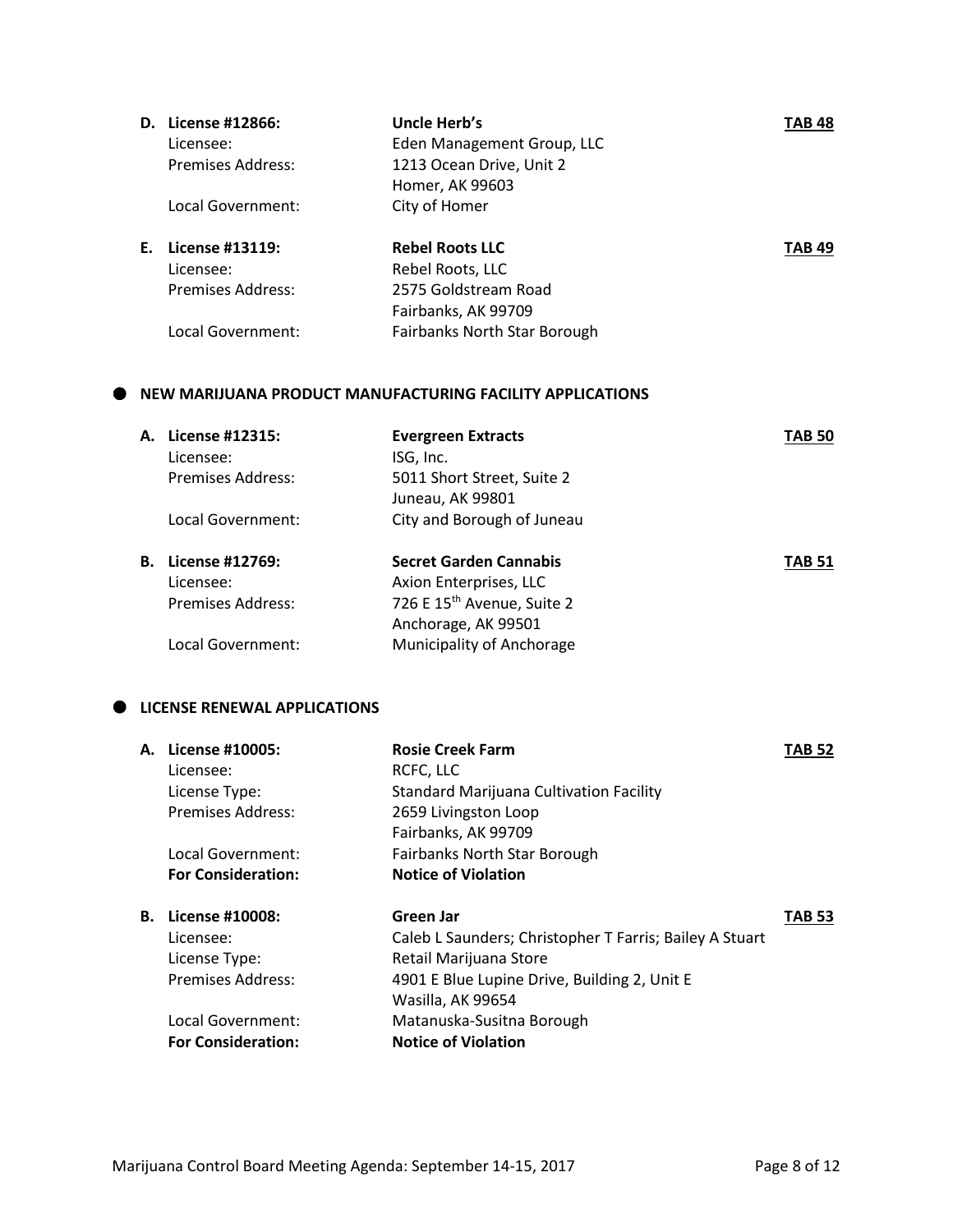| CannTest, LLC<br>Licensee:<br><b>Marijuana Testing Facility</b><br>License Type:<br><b>Premises Address:</b><br>620 E Whitney Road, Suite B<br>Anchorage, AK 99501<br>Municipality of Anchorage<br>Local Government:<br><b>For Consideration:</b><br><b>Notice of Violation</b><br>Enlighten Alaska, LLC<br>D. License #10021:<br><b>TAB 55</b><br>Enlighten Alaska, LLC<br>Licensee:<br>Retail Marijuana Store<br>License Type:<br><b>Premises Address:</b><br>2600 Spenard Road<br>Anchorage, AK 99503-8934<br>Municipality of Anchorage<br>Local Government:<br><b>For Consideration:</b><br><b>Notice of Violation</b><br>License #10027:<br><b>Black Rapids LLC</b><br>Е.<br><b>TAB 56</b><br><b>Black Rapids, LLC</b><br>Licensee:<br><b>Standard Marijuana Cultivation Facility</b><br>License Type:<br><b>Premises Address:</b><br>721 Cloud Road<br>North Pole, AK 99701<br>Local Government:<br>Fairbanks North Star Borough<br><b>Notice of Violation</b><br><b>For Consideration:</b><br>License #10035:<br>F.<br><b>Arctic Herbery</b><br><b>TAB 57</b><br>Bryant D Thorp<br>Licensee:<br><b>Standard Marijuana Cultivation Facility</b><br>License Type:<br><b>Premises Address:</b><br>7107 Arctic Boulevard<br>Anchorage, AK 99518<br>Local Government:<br>Municipality of Anchorage<br><b>For Consideration:</b><br><b>Notice of Violation;</b><br>MJ-17a: Temporary Ownership Change Report<br>License #10037:<br><b>Arctic Herbery</b><br><b>TAB 58</b><br>G.<br><b>Bryant D Thorp</b><br>Licensee:<br>License Type:<br>Retail Marijuana Store<br>Premises Address:<br>7107 Arctic Boulevard<br>Anchorage, AK 99518<br>Municipality of Anchorage<br>Local Government:<br><b>For Consideration:</b><br><b>Notice of Violation;</b><br>MJ-17a: Temporary Ownership Change Report<br>License #10056:<br><b>Red Run Cannabis Company, LLC</b><br><b>TAB 59</b><br>Н.<br>Licensee:<br>Red Run Cannabis Company, LLC | License Type:<br>Retail Marijuana Store<br>Premises Address:<br>5455 Kenai Spur Highway, Suite B<br>Local Government:<br>City of Kenai | C. | License #10009:           | CannTest, LLC              | <b>TAB 54</b> |
|-----------------------------------------------------------------------------------------------------------------------------------------------------------------------------------------------------------------------------------------------------------------------------------------------------------------------------------------------------------------------------------------------------------------------------------------------------------------------------------------------------------------------------------------------------------------------------------------------------------------------------------------------------------------------------------------------------------------------------------------------------------------------------------------------------------------------------------------------------------------------------------------------------------------------------------------------------------------------------------------------------------------------------------------------------------------------------------------------------------------------------------------------------------------------------------------------------------------------------------------------------------------------------------------------------------------------------------------------------------------------------------------------------------------------------------------------------------------------------------------------------------------------------------------------------------------------------------------------------------------------------------------------------------------------------------------------------------------------------------------------------------------------------------------------------------------------------------------------------------------------------------------------------------------------------------|----------------------------------------------------------------------------------------------------------------------------------------|----|---------------------------|----------------------------|---------------|
|                                                                                                                                                                                                                                                                                                                                                                                                                                                                                                                                                                                                                                                                                                                                                                                                                                                                                                                                                                                                                                                                                                                                                                                                                                                                                                                                                                                                                                                                                                                                                                                                                                                                                                                                                                                                                                                                                                                                   |                                                                                                                                        |    |                           |                            |               |
|                                                                                                                                                                                                                                                                                                                                                                                                                                                                                                                                                                                                                                                                                                                                                                                                                                                                                                                                                                                                                                                                                                                                                                                                                                                                                                                                                                                                                                                                                                                                                                                                                                                                                                                                                                                                                                                                                                                                   |                                                                                                                                        |    |                           |                            |               |
|                                                                                                                                                                                                                                                                                                                                                                                                                                                                                                                                                                                                                                                                                                                                                                                                                                                                                                                                                                                                                                                                                                                                                                                                                                                                                                                                                                                                                                                                                                                                                                                                                                                                                                                                                                                                                                                                                                                                   |                                                                                                                                        |    |                           |                            |               |
|                                                                                                                                                                                                                                                                                                                                                                                                                                                                                                                                                                                                                                                                                                                                                                                                                                                                                                                                                                                                                                                                                                                                                                                                                                                                                                                                                                                                                                                                                                                                                                                                                                                                                                                                                                                                                                                                                                                                   |                                                                                                                                        |    |                           |                            |               |
|                                                                                                                                                                                                                                                                                                                                                                                                                                                                                                                                                                                                                                                                                                                                                                                                                                                                                                                                                                                                                                                                                                                                                                                                                                                                                                                                                                                                                                                                                                                                                                                                                                                                                                                                                                                                                                                                                                                                   |                                                                                                                                        |    |                           |                            |               |
|                                                                                                                                                                                                                                                                                                                                                                                                                                                                                                                                                                                                                                                                                                                                                                                                                                                                                                                                                                                                                                                                                                                                                                                                                                                                                                                                                                                                                                                                                                                                                                                                                                                                                                                                                                                                                                                                                                                                   |                                                                                                                                        |    |                           |                            |               |
|                                                                                                                                                                                                                                                                                                                                                                                                                                                                                                                                                                                                                                                                                                                                                                                                                                                                                                                                                                                                                                                                                                                                                                                                                                                                                                                                                                                                                                                                                                                                                                                                                                                                                                                                                                                                                                                                                                                                   |                                                                                                                                        |    |                           |                            |               |
|                                                                                                                                                                                                                                                                                                                                                                                                                                                                                                                                                                                                                                                                                                                                                                                                                                                                                                                                                                                                                                                                                                                                                                                                                                                                                                                                                                                                                                                                                                                                                                                                                                                                                                                                                                                                                                                                                                                                   |                                                                                                                                        |    |                           |                            |               |
|                                                                                                                                                                                                                                                                                                                                                                                                                                                                                                                                                                                                                                                                                                                                                                                                                                                                                                                                                                                                                                                                                                                                                                                                                                                                                                                                                                                                                                                                                                                                                                                                                                                                                                                                                                                                                                                                                                                                   |                                                                                                                                        |    |                           |                            |               |
|                                                                                                                                                                                                                                                                                                                                                                                                                                                                                                                                                                                                                                                                                                                                                                                                                                                                                                                                                                                                                                                                                                                                                                                                                                                                                                                                                                                                                                                                                                                                                                                                                                                                                                                                                                                                                                                                                                                                   |                                                                                                                                        |    |                           |                            |               |
|                                                                                                                                                                                                                                                                                                                                                                                                                                                                                                                                                                                                                                                                                                                                                                                                                                                                                                                                                                                                                                                                                                                                                                                                                                                                                                                                                                                                                                                                                                                                                                                                                                                                                                                                                                                                                                                                                                                                   |                                                                                                                                        |    |                           |                            |               |
|                                                                                                                                                                                                                                                                                                                                                                                                                                                                                                                                                                                                                                                                                                                                                                                                                                                                                                                                                                                                                                                                                                                                                                                                                                                                                                                                                                                                                                                                                                                                                                                                                                                                                                                                                                                                                                                                                                                                   |                                                                                                                                        |    |                           |                            |               |
|                                                                                                                                                                                                                                                                                                                                                                                                                                                                                                                                                                                                                                                                                                                                                                                                                                                                                                                                                                                                                                                                                                                                                                                                                                                                                                                                                                                                                                                                                                                                                                                                                                                                                                                                                                                                                                                                                                                                   |                                                                                                                                        |    |                           |                            |               |
|                                                                                                                                                                                                                                                                                                                                                                                                                                                                                                                                                                                                                                                                                                                                                                                                                                                                                                                                                                                                                                                                                                                                                                                                                                                                                                                                                                                                                                                                                                                                                                                                                                                                                                                                                                                                                                                                                                                                   |                                                                                                                                        |    |                           |                            |               |
|                                                                                                                                                                                                                                                                                                                                                                                                                                                                                                                                                                                                                                                                                                                                                                                                                                                                                                                                                                                                                                                                                                                                                                                                                                                                                                                                                                                                                                                                                                                                                                                                                                                                                                                                                                                                                                                                                                                                   |                                                                                                                                        |    |                           |                            |               |
|                                                                                                                                                                                                                                                                                                                                                                                                                                                                                                                                                                                                                                                                                                                                                                                                                                                                                                                                                                                                                                                                                                                                                                                                                                                                                                                                                                                                                                                                                                                                                                                                                                                                                                                                                                                                                                                                                                                                   |                                                                                                                                        |    |                           |                            |               |
|                                                                                                                                                                                                                                                                                                                                                                                                                                                                                                                                                                                                                                                                                                                                                                                                                                                                                                                                                                                                                                                                                                                                                                                                                                                                                                                                                                                                                                                                                                                                                                                                                                                                                                                                                                                                                                                                                                                                   |                                                                                                                                        |    |                           |                            |               |
|                                                                                                                                                                                                                                                                                                                                                                                                                                                                                                                                                                                                                                                                                                                                                                                                                                                                                                                                                                                                                                                                                                                                                                                                                                                                                                                                                                                                                                                                                                                                                                                                                                                                                                                                                                                                                                                                                                                                   |                                                                                                                                        |    |                           |                            |               |
|                                                                                                                                                                                                                                                                                                                                                                                                                                                                                                                                                                                                                                                                                                                                                                                                                                                                                                                                                                                                                                                                                                                                                                                                                                                                                                                                                                                                                                                                                                                                                                                                                                                                                                                                                                                                                                                                                                                                   |                                                                                                                                        |    |                           |                            |               |
|                                                                                                                                                                                                                                                                                                                                                                                                                                                                                                                                                                                                                                                                                                                                                                                                                                                                                                                                                                                                                                                                                                                                                                                                                                                                                                                                                                                                                                                                                                                                                                                                                                                                                                                                                                                                                                                                                                                                   |                                                                                                                                        |    |                           |                            |               |
|                                                                                                                                                                                                                                                                                                                                                                                                                                                                                                                                                                                                                                                                                                                                                                                                                                                                                                                                                                                                                                                                                                                                                                                                                                                                                                                                                                                                                                                                                                                                                                                                                                                                                                                                                                                                                                                                                                                                   |                                                                                                                                        |    |                           |                            |               |
|                                                                                                                                                                                                                                                                                                                                                                                                                                                                                                                                                                                                                                                                                                                                                                                                                                                                                                                                                                                                                                                                                                                                                                                                                                                                                                                                                                                                                                                                                                                                                                                                                                                                                                                                                                                                                                                                                                                                   |                                                                                                                                        |    |                           |                            |               |
|                                                                                                                                                                                                                                                                                                                                                                                                                                                                                                                                                                                                                                                                                                                                                                                                                                                                                                                                                                                                                                                                                                                                                                                                                                                                                                                                                                                                                                                                                                                                                                                                                                                                                                                                                                                                                                                                                                                                   |                                                                                                                                        |    |                           |                            |               |
|                                                                                                                                                                                                                                                                                                                                                                                                                                                                                                                                                                                                                                                                                                                                                                                                                                                                                                                                                                                                                                                                                                                                                                                                                                                                                                                                                                                                                                                                                                                                                                                                                                                                                                                                                                                                                                                                                                                                   |                                                                                                                                        |    |                           |                            |               |
|                                                                                                                                                                                                                                                                                                                                                                                                                                                                                                                                                                                                                                                                                                                                                                                                                                                                                                                                                                                                                                                                                                                                                                                                                                                                                                                                                                                                                                                                                                                                                                                                                                                                                                                                                                                                                                                                                                                                   |                                                                                                                                        |    |                           |                            |               |
|                                                                                                                                                                                                                                                                                                                                                                                                                                                                                                                                                                                                                                                                                                                                                                                                                                                                                                                                                                                                                                                                                                                                                                                                                                                                                                                                                                                                                                                                                                                                                                                                                                                                                                                                                                                                                                                                                                                                   |                                                                                                                                        |    |                           |                            |               |
|                                                                                                                                                                                                                                                                                                                                                                                                                                                                                                                                                                                                                                                                                                                                                                                                                                                                                                                                                                                                                                                                                                                                                                                                                                                                                                                                                                                                                                                                                                                                                                                                                                                                                                                                                                                                                                                                                                                                   |                                                                                                                                        |    |                           |                            |               |
|                                                                                                                                                                                                                                                                                                                                                                                                                                                                                                                                                                                                                                                                                                                                                                                                                                                                                                                                                                                                                                                                                                                                                                                                                                                                                                                                                                                                                                                                                                                                                                                                                                                                                                                                                                                                                                                                                                                                   |                                                                                                                                        |    |                           |                            |               |
|                                                                                                                                                                                                                                                                                                                                                                                                                                                                                                                                                                                                                                                                                                                                                                                                                                                                                                                                                                                                                                                                                                                                                                                                                                                                                                                                                                                                                                                                                                                                                                                                                                                                                                                                                                                                                                                                                                                                   |                                                                                                                                        |    |                           |                            |               |
|                                                                                                                                                                                                                                                                                                                                                                                                                                                                                                                                                                                                                                                                                                                                                                                                                                                                                                                                                                                                                                                                                                                                                                                                                                                                                                                                                                                                                                                                                                                                                                                                                                                                                                                                                                                                                                                                                                                                   |                                                                                                                                        |    |                           |                            |               |
|                                                                                                                                                                                                                                                                                                                                                                                                                                                                                                                                                                                                                                                                                                                                                                                                                                                                                                                                                                                                                                                                                                                                                                                                                                                                                                                                                                                                                                                                                                                                                                                                                                                                                                                                                                                                                                                                                                                                   |                                                                                                                                        |    |                           |                            |               |
|                                                                                                                                                                                                                                                                                                                                                                                                                                                                                                                                                                                                                                                                                                                                                                                                                                                                                                                                                                                                                                                                                                                                                                                                                                                                                                                                                                                                                                                                                                                                                                                                                                                                                                                                                                                                                                                                                                                                   |                                                                                                                                        |    |                           |                            |               |
|                                                                                                                                                                                                                                                                                                                                                                                                                                                                                                                                                                                                                                                                                                                                                                                                                                                                                                                                                                                                                                                                                                                                                                                                                                                                                                                                                                                                                                                                                                                                                                                                                                                                                                                                                                                                                                                                                                                                   |                                                                                                                                        |    |                           |                            |               |
|                                                                                                                                                                                                                                                                                                                                                                                                                                                                                                                                                                                                                                                                                                                                                                                                                                                                                                                                                                                                                                                                                                                                                                                                                                                                                                                                                                                                                                                                                                                                                                                                                                                                                                                                                                                                                                                                                                                                   |                                                                                                                                        |    |                           |                            |               |
|                                                                                                                                                                                                                                                                                                                                                                                                                                                                                                                                                                                                                                                                                                                                                                                                                                                                                                                                                                                                                                                                                                                                                                                                                                                                                                                                                                                                                                                                                                                                                                                                                                                                                                                                                                                                                                                                                                                                   |                                                                                                                                        |    |                           |                            |               |
|                                                                                                                                                                                                                                                                                                                                                                                                                                                                                                                                                                                                                                                                                                                                                                                                                                                                                                                                                                                                                                                                                                                                                                                                                                                                                                                                                                                                                                                                                                                                                                                                                                                                                                                                                                                                                                                                                                                                   |                                                                                                                                        |    |                           |                            |               |
|                                                                                                                                                                                                                                                                                                                                                                                                                                                                                                                                                                                                                                                                                                                                                                                                                                                                                                                                                                                                                                                                                                                                                                                                                                                                                                                                                                                                                                                                                                                                                                                                                                                                                                                                                                                                                                                                                                                                   |                                                                                                                                        |    |                           |                            |               |
|                                                                                                                                                                                                                                                                                                                                                                                                                                                                                                                                                                                                                                                                                                                                                                                                                                                                                                                                                                                                                                                                                                                                                                                                                                                                                                                                                                                                                                                                                                                                                                                                                                                                                                                                                                                                                                                                                                                                   |                                                                                                                                        |    |                           |                            |               |
|                                                                                                                                                                                                                                                                                                                                                                                                                                                                                                                                                                                                                                                                                                                                                                                                                                                                                                                                                                                                                                                                                                                                                                                                                                                                                                                                                                                                                                                                                                                                                                                                                                                                                                                                                                                                                                                                                                                                   |                                                                                                                                        |    |                           |                            |               |
|                                                                                                                                                                                                                                                                                                                                                                                                                                                                                                                                                                                                                                                                                                                                                                                                                                                                                                                                                                                                                                                                                                                                                                                                                                                                                                                                                                                                                                                                                                                                                                                                                                                                                                                                                                                                                                                                                                                                   |                                                                                                                                        |    |                           |                            |               |
|                                                                                                                                                                                                                                                                                                                                                                                                                                                                                                                                                                                                                                                                                                                                                                                                                                                                                                                                                                                                                                                                                                                                                                                                                                                                                                                                                                                                                                                                                                                                                                                                                                                                                                                                                                                                                                                                                                                                   |                                                                                                                                        |    |                           |                            |               |
|                                                                                                                                                                                                                                                                                                                                                                                                                                                                                                                                                                                                                                                                                                                                                                                                                                                                                                                                                                                                                                                                                                                                                                                                                                                                                                                                                                                                                                                                                                                                                                                                                                                                                                                                                                                                                                                                                                                                   |                                                                                                                                        |    |                           |                            |               |
|                                                                                                                                                                                                                                                                                                                                                                                                                                                                                                                                                                                                                                                                                                                                                                                                                                                                                                                                                                                                                                                                                                                                                                                                                                                                                                                                                                                                                                                                                                                                                                                                                                                                                                                                                                                                                                                                                                                                   |                                                                                                                                        |    |                           |                            |               |
|                                                                                                                                                                                                                                                                                                                                                                                                                                                                                                                                                                                                                                                                                                                                                                                                                                                                                                                                                                                                                                                                                                                                                                                                                                                                                                                                                                                                                                                                                                                                                                                                                                                                                                                                                                                                                                                                                                                                   |                                                                                                                                        |    |                           |                            |               |
|                                                                                                                                                                                                                                                                                                                                                                                                                                                                                                                                                                                                                                                                                                                                                                                                                                                                                                                                                                                                                                                                                                                                                                                                                                                                                                                                                                                                                                                                                                                                                                                                                                                                                                                                                                                                                                                                                                                                   |                                                                                                                                        |    |                           |                            |               |
|                                                                                                                                                                                                                                                                                                                                                                                                                                                                                                                                                                                                                                                                                                                                                                                                                                                                                                                                                                                                                                                                                                                                                                                                                                                                                                                                                                                                                                                                                                                                                                                                                                                                                                                                                                                                                                                                                                                                   |                                                                                                                                        |    | <b>For Consideration:</b> | <b>Notice of Violation</b> |               |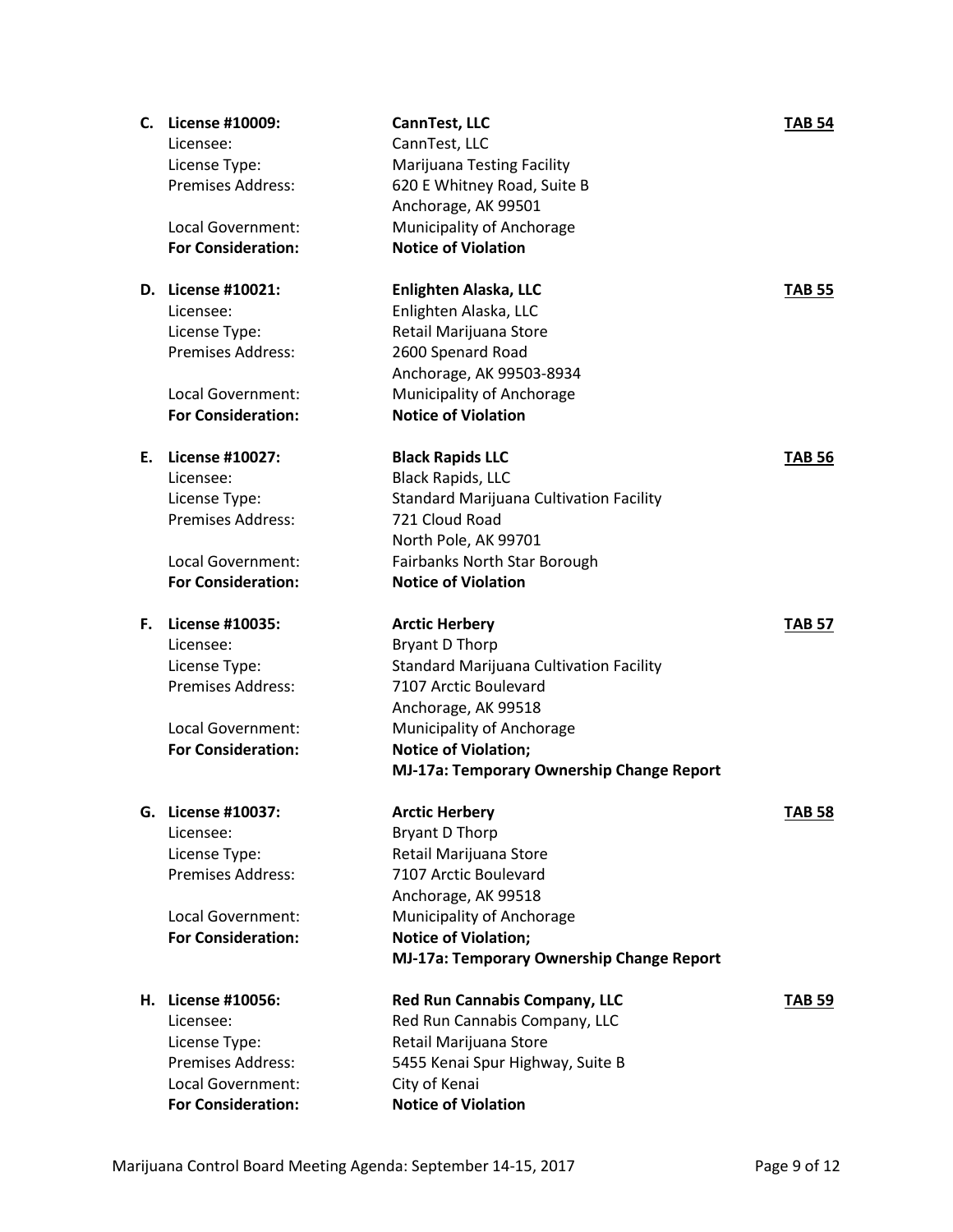| Ι. | License #10063:           | <b>Bob's Morning Bear Cultivation</b>          | <b>TAB 60</b> |
|----|---------------------------|------------------------------------------------|---------------|
|    | Licensee:                 | <b>Brennan J Norden</b>                        |               |
|    | License Type:             | Limited Marijuana Cultivation Facility         |               |
|    | <b>Premises Address:</b>  | 21725 Evelyn May Street                        |               |
|    |                           | Kasilof, AK 99610                              |               |
|    | <b>Local Government:</b>  | Kenai Peninsula Borough                        |               |
|    | <b>For Consideration:</b> | <b>Notice of Violation</b>                     |               |
|    |                           |                                                |               |
| J. | License #10082:           | <b>Einstein Labs</b>                           | <b>TAB 61</b> |
|    | Licensee:                 | Einstein Enterprises, Inc.                     |               |
|    | License Type:             | Marijuana Product Manufacturing Facility       |               |
|    | Premises Address:         | 2939 Porcupine Drive, Suite B                  |               |
|    |                           | Anchorage, AK 99501-3118                       |               |
|    | Local Government:         | Municipality of Anchorage                      |               |
|    | <b>For Consideration:</b> | <b>Notice of Violation</b>                     |               |
|    | K. License #10156:        | <b>Elevated Innovations, LLC</b>               | <b>TAB 62</b> |
|    | Licensee:                 | Elevated Innovations, LLC                      |               |
|    | License Type:             | <b>Standard Marijuana Cultivation Facility</b> |               |
|    | <b>Premises Address:</b>  | 405 Ream Lane                                  |               |
|    |                           | Fairbanks, AK 99712                            |               |
|    | <b>Local Government:</b>  | Fairbanks North Star Borough                   |               |
|    | <b>For Consideration:</b> | Objections/comments/complaints                 |               |
|    |                           | MJ-17a: Temporary Ownership Change Report      |               |
|    |                           |                                                |               |
| L. | License #10170:           | <b>Green Degree</b>                            | <b>TAB 63</b> |
|    | Licensee:                 | <b>Coman Farming Corporation</b>               |               |
|    | License Type:             | Limited Marijuana Cultivation Facility         |               |
|    | <b>Premises Address:</b>  | 2301 South Knik Goose-Bay Road #1              |               |
|    |                           | Wasilla, AK 99654                              |               |
|    | Local Government:         | Matanuska-Susitna Borough                      |               |
|    | <b>For Consideration:</b> | <b>Notice of Violation</b>                     |               |
|    | M. License #10230:        | Pakalolo Supply Company, Inc.                  | <b>TAB 64</b> |
|    | Licensee:                 | Pakalolo Supply Company, Inc.                  |               |
|    | License Type:             | Standard Marijuana Cultivation Facility        |               |
|    | Premises Address:         | 1851 Fox Avenue                                |               |
|    |                           | Fairbanks, AK 99701-2725                       |               |
|    | Local Government:         | City of Fairbanks                              |               |
|    | <b>For Consideration:</b> | <b>Notice of Violation</b>                     |               |
|    |                           |                                                |               |
|    | N. License #10288:        | <b>Foxy Enterprises</b>                        | <b>TAB 65</b> |
|    | Licensee:                 | <b>Glen Kroshus and Barbara Kroshus</b>        |               |
|    | License Type:             | Standard Marijuana Cultivation Facility        |               |
|    | <b>Premises Address:</b>  | 2330 Gunner Lane                               |               |
|    |                           | Fairbanks, AK 99712                            |               |
|    |                           |                                                |               |
|    | Local Government:         | Fairbanks North Star Borough                   |               |
|    | <b>For Consideration:</b> | <b>Notice of Violation</b>                     |               |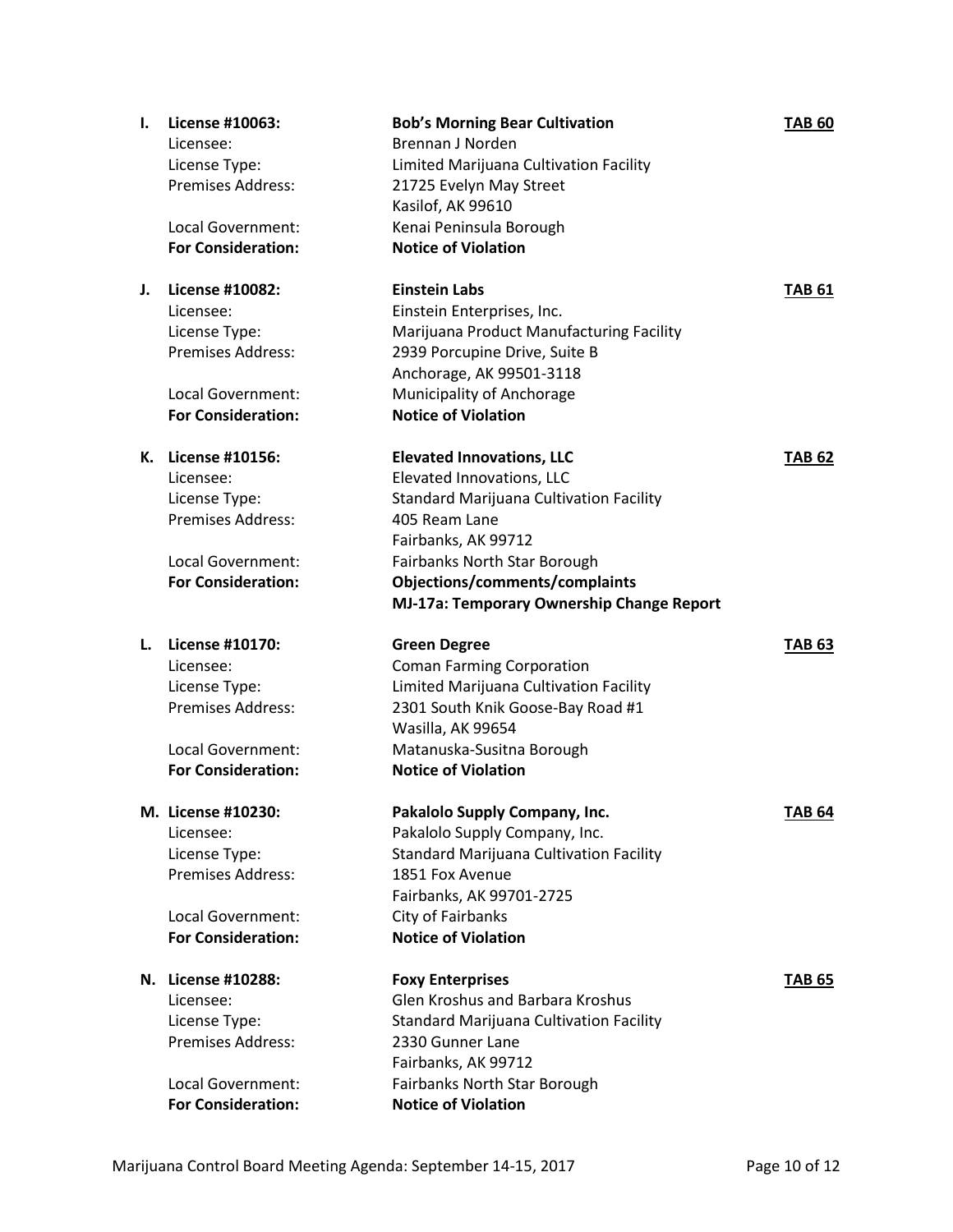|    | <b>O.</b> License #10306:<br>Licensee:<br>License Type:<br><b>Premises Address:</b><br>Local Government:<br><b>For Consideration:</b> | Dankorage, LLC<br>Dankorage, LLC<br>Retail Marijuana Store<br>2812 Spenard Road<br>Anchorage, AK 99503<br>Municipality of Anchorage<br><b>Notice of Violation;</b><br>MJ-17a Temporary Ownership Change Report               | <b>TAB 66</b> |
|----|---------------------------------------------------------------------------------------------------------------------------------------|------------------------------------------------------------------------------------------------------------------------------------------------------------------------------------------------------------------------------|---------------|
|    | P. License #10307:<br>Licensee:<br>License Type:<br><b>Premises Address:</b><br>Local Government:<br><b>For Consideration:</b>        | <b>Alaska Fireweed</b><br>SEU, LLC<br>Retail Marijuana Store<br>715 W 4 <sup>th</sup> Avenue<br>Anchorage, AK 99501<br>Municipality of Anchorage<br><b>Notice of Violation;</b><br>MJ-17a: Temporary Ownership Change Report | <b>TAB 67</b> |
|    | Q. License #10316:<br>Licensee:<br>License Type:<br><b>Premises Address:</b><br>Local Government:<br><b>For Consideration:</b>        | <b>Denali 420 Recreationals</b><br>Silverthorn Investment Group, LLC<br>Retail Marijuana Store<br>2876 N Rex Road<br>Houston, AK 99694<br>City of Houston<br><b>Notice of Violation</b>                                      | <b>TAB 68</b> |
|    | R. License #10489:<br>Licensee:<br>License Type:<br><b>Premises Address:</b><br>Local Government:<br><b>For Consideration:</b>        | <b>Ester Horticulture and Research</b><br>John Collette<br>Limited Marijuana Cultivation Facility<br>2960 Ester Dome Road<br>Fairbanks, AK 99709<br>Fairbanks North Star Borough<br><b>Notice of Violation</b>               | <b>TAB 69</b> |
| S. | License #10500:<br>Licensee:<br>License Type:<br><b>Premises Address:</b><br>Local Government:<br><b>For Consideration:</b>           | <b>Frozen North Farms</b><br>Aaron D Worthen<br>Limited Marijuana Cultivation Facility<br>1213 Paige Avenue<br>North Pole, AK 99705<br>Fairbanks North Star Borough<br><b>Notice of Violation</b>                            | <b>TAB 70</b> |
| Т. | License #10592:<br>Licensee:<br>License Type:<br><b>Premises Address:</b><br>Local Government:<br><b>For Consideration:</b>           | <b>Alaska Cannabis Cultivators</b><br>Branden M Roybal<br>Standard Marijuana Cultivation Facility<br>3665 Worrell Avenue, Unit 1<br>Fairbanks, AK 99701<br>Fairbanks North Star Borough<br><b>Notice of Violation</b>        | <b>TAB 71</b> |

Marijuana Control Board Meeting Agenda: September 14-15, 2017 Page 11 of 12